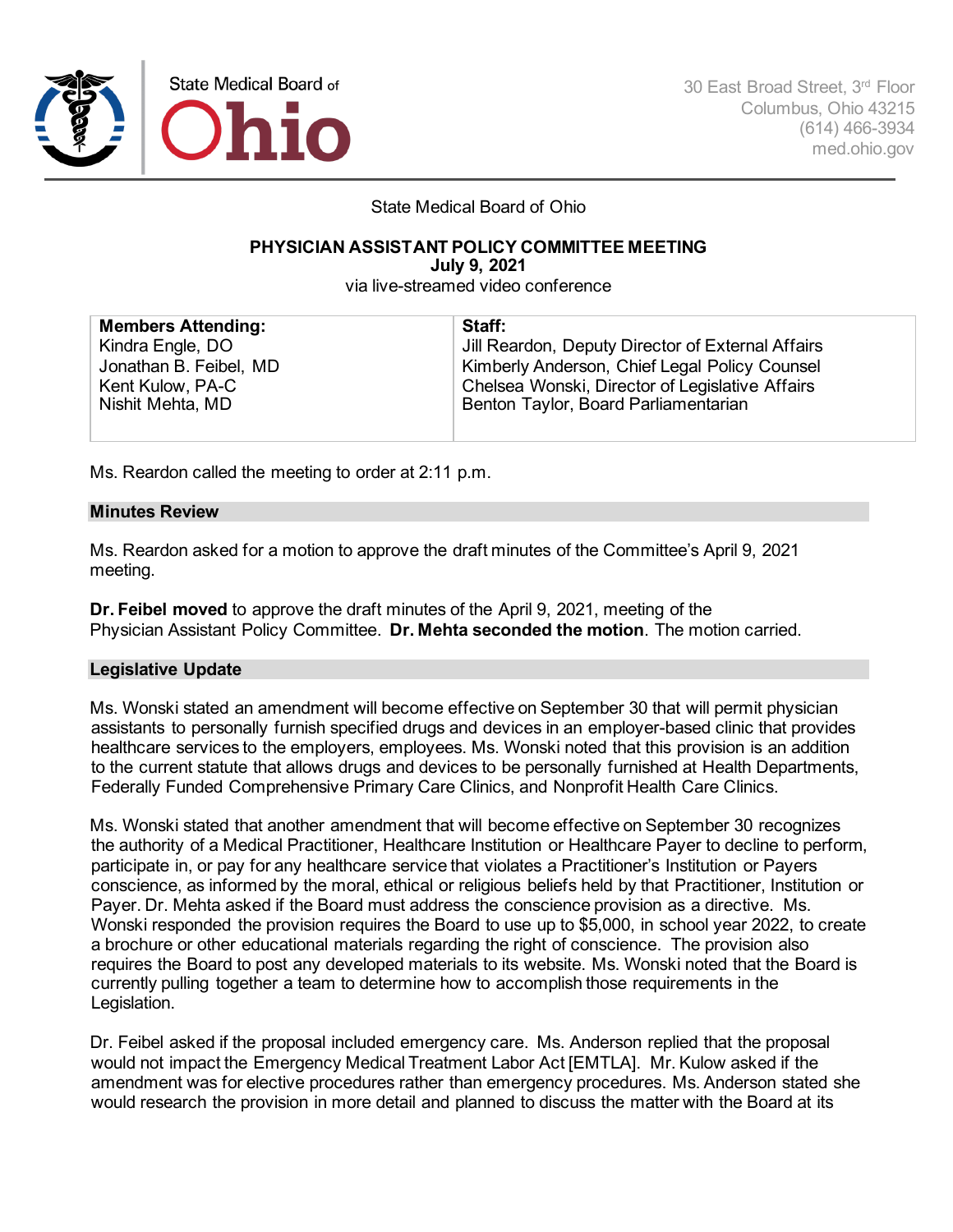meeting next week**.** Dr. Feibel opined that we should make sure that licensees know if a patient presented at a hospital with a broken femur, for instance, our licensees should know that transferring that patient is a risk to the patient and the practitioner should treat that patient even if it goes beyond the practitioner's belief system. Dr. Feibel and Dr. Mehta agreed with Ms. Anderson that the matter should be further researched.

#### **Rule Review Update**

Ms. Anderson reported that the Physician Assistant (PA) Consult Agreement Rules passed out of the Common Sense Initiative (CSI) on June 2, and would be filed with the Joint Committee on Agency Rule Review (JCARR) and a public hearing would be scheduled.

Ms. Anderson stated that the light-based medical device rules were amended pursuant to a recommendation by Mr. Cackler to remove language that refers to the delegation to PA's. Ms. Anderson noted rules were heard at JCARR and are ready to be adopted by the Board next week.

Ms. Anderson stated that the new provision regarding laser hair removal, which includes PA's, becomes effective on September 30, 2021. Ms. Anderson noted with respect to PA's, the changes had already been made, for the delegation, training and education for PA's and was subsumed in the regular PA statute. Ms. Anderson added the statute indicated all other license types including cosmetic therapists, formerly licensed by the Board, RN's and LPNs, that undertook specified training and education requirements for each type of device that they used, could be exempted from the training and education requirements.

Ms. Anderson reported a complicating factor that developed. The Budget took some of the definitions regarding laser hair removal in 4731-18-01 and proposed in rule 4731-18-03 and put those in Statute. Ms. Anderson noted that the emergency rule is currently in effect. Ms. Anderson added the proposed rules would be presented to the Board for approval with an effective date of July 31.

Ms. Anderson stated that Delegation Rules, Delegation to Unlicensed Individuals, Sexual Misconduct Rules, which apply to all license types; the OARRS Rule, which applies to Pas; and a Pronouncement of Death Rule came on for their regular rule review and there were some minimal changes. Ms. Anderson noted that a public rules hearing was held at the end of June.

Dr. Mehta asked if the rule regarding unlicensed practice still allows physicians to delegate tasks to students. Ms. Anderson responded in the affirmative and added that the Board has a set of rules in Chapter 23, which deals with delegation of medical tasks to unlicensed individuals. Ms. Anderson noted that basically, something that does not require judgment and can be done the same way every time would not be construed as a medical task. Ms. Anderson added that we recently did a FAQ on that set of rules, as well and offered to provide a copy of the FAQ's to Dr. Mehta.

Ms. Anderson reported a significant change in the delegation rules occurred within Developmental Disabilities Communities. Ms. Anderson stated that physicians do not want delegation to unlicensed individuals, so the exception was removed. Ms. Anderson noted that this is just for those individuals residing in facilities operated by Developmental Disabilities Agencies.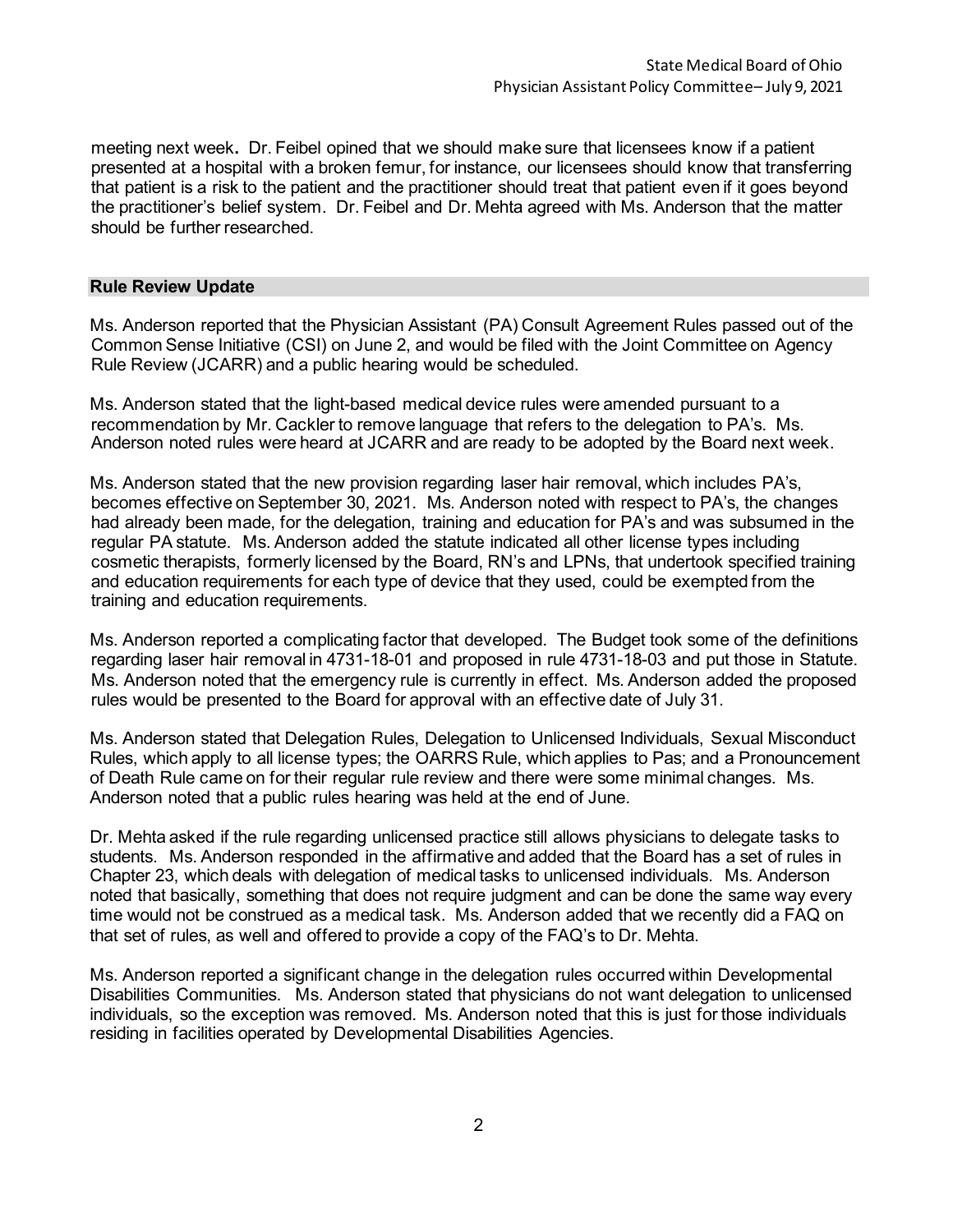Ms. Anderson reported that the Ohio Academy of Nutrition and Dietetics requested that limited permit holders be included in the sexual misconduct rules. Ms. Anderson stated that those changes would be made and expects the final rules will be presented to the Board in August.

Dr. Mehta asked for clarification on the pronouncement of death rule. Ms. Anderson replied that Rule 4731-14-01 sets out who can pronounce death and who can be a competent observer. Ms. Anderson noted that Physicians and PA's can pronounce death. Ms. Anderson added that a physician also can pronounce death without personally examining the body but by obtaining information from a competent observer. Ms. Anderson explained that a competent observer can be an EMT, a coroner's investigator, or a licensed practical nurse.

Dr. Mehta questioned whether a PA is allowed to sign the death certificate. Ms. Anderson stated she believes that only a physician could sign the death certificate. Ms. Anderson added that the Board had put together a position statement regarding signing death certificates and offered to provide a copy to Dr. Mehta and all committee members**.** 

Dr. Engle referenced O.R.C. 4730.201(B), and asked if performing a digital block while sewing a finger, was considered regional anesthesia? Ms. Anderson stated that under that Statute local anesthesia includes local infiltration anesthesia, digital blocks, and Pudendal blocks. Ms. Anderson offered to provide Dr. Engle with a copy of the Statute.

Mr. Kulow asked how the change of name from Physician Assistant to Physician Associate might impact the profession.Ms. Reardon responded that she and Ms. Wonski spoke to the Ohio Physician Assistant Association (OPAA) last week and OPAA asked the Board not to make any effort to make that change because they want to let it play out a little bit nationally first. Ms. Reardon added that no change would be made without discussions with this Committee.

#### **Expired Terms and Appointments**

Ms. Reardon stated that Mr. Cackler and Dr. Mehta had terms that recently expired, however, by Statute they can remain on the Council for up to 60 days after the expiration. Ms. Reardon added that Dr. Mehta and Mr. Cackler expressed interest in being reappointed. Ms. Reardon stated that their appointments will be taken before the full Board meeting on Wednesday for approval. Ms. Reardon thanked Dr. Mehta and Mr. Cackler for their interest in an additional term on this council.

#### **Other Business**

Ms. Reardon noted that this Council was originally setup to work on the formulary, and since the formulary is gone it is time to gear these meetings toward the profession and making sure that we are relaying necessary and useful information to PA's. Ms. Reardon added that she and Ms. Wonski are meeting monthly with OPAA. OPAA has agreed to come to PAPC meetings and provide updates to the Council.

Ms. Reardon stated that she is working internally with Board staff to put together complaint and enforcement action data concerning PA's. Ms. Reardon added that this data will be used for discussion and to monitor any developing trends.

Ms. Reardon stated that the PAPC will continue to meet virtually and announced that the next PAPC meeting will take place on November 5, 2021. Ms. Reardon added that the guest speaker will be